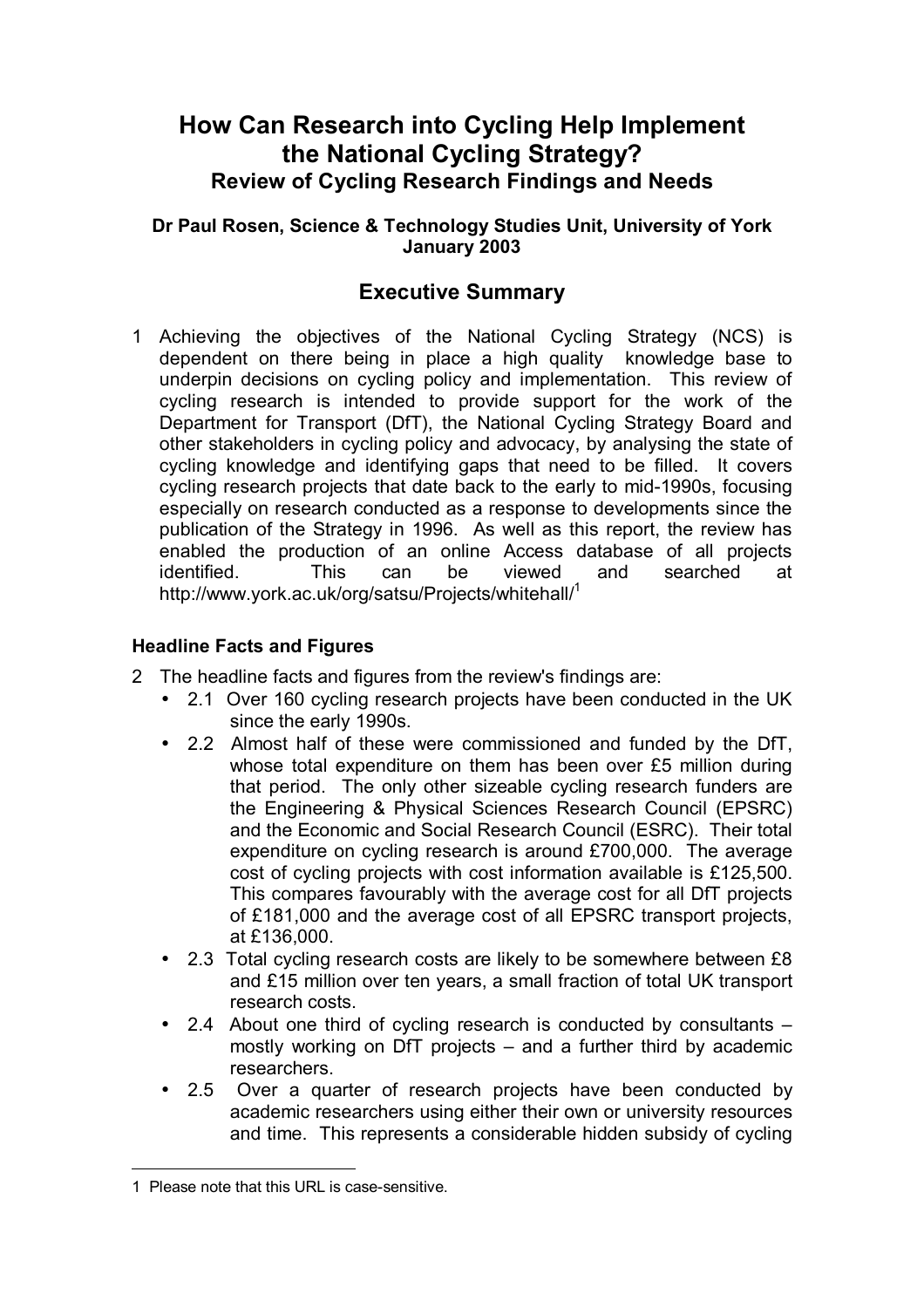research by the academic sector, in addition to the few projects funded by the Research Councils.

2.6 The remaining research and research funding are accounted for by smaller endeavours among a variety of cycling and transport advocacy groups, other voluntary organisations, charitable trusts, local government and other national government departments and agencies.

## **Research Priorities and the Knowledge Base**

- 3 The review has identified the key research priorities of the DfT, the NCS Board and wider cycling and transport stakeholders. It has evaluated the degree to which the knowledge base addresses these priorities, and it identifies gaps that need to be filled in order to help achieve the NCS objectives.
- 4 Key research priorities cover the following issues:
	- $\bullet$  planning and technical matters, including  $\overline{\phantom{a}}$ 
		- o road space allocation
			- o infrastructure design
			- o cycle parking and cycle security
			- o bicycle design
	- the skills of transport engineers and of cyclists
	- the promotion of cycling
	- attitudes to cycling
	- how to progress the National Cycling Strategy, including  $$ 
		- o resources for cycling
		- o the integrity of cycle usage data
	- the relative significance of utility and recreational cycling
	- modal shift from car use to bike use
	- integrated transport and sustainability
	- $\bullet$  wider policy concerns such as  $\overline{\phantom{a}}$ 
		- o social inclusion
		- o health
		- o young people
		- o crime
		- o public space
- 5 The research priorities identified in the National Cycling Strategy continue to be those which demand the most attention, but newer concerns with issues such as social inclusion, health and young people also need to be addressed. The framing of research priorities needs to balance the interests of a range of governmental and non-governmental stakeholders.
- 6 Research projects have addressed the full range of NCS research priorities, though more attention needs to be paid to certain issues.
- 7 The most prominent issues in the knowledge base are:
	- technical matters such as infrastructure and facility design
	- safety issues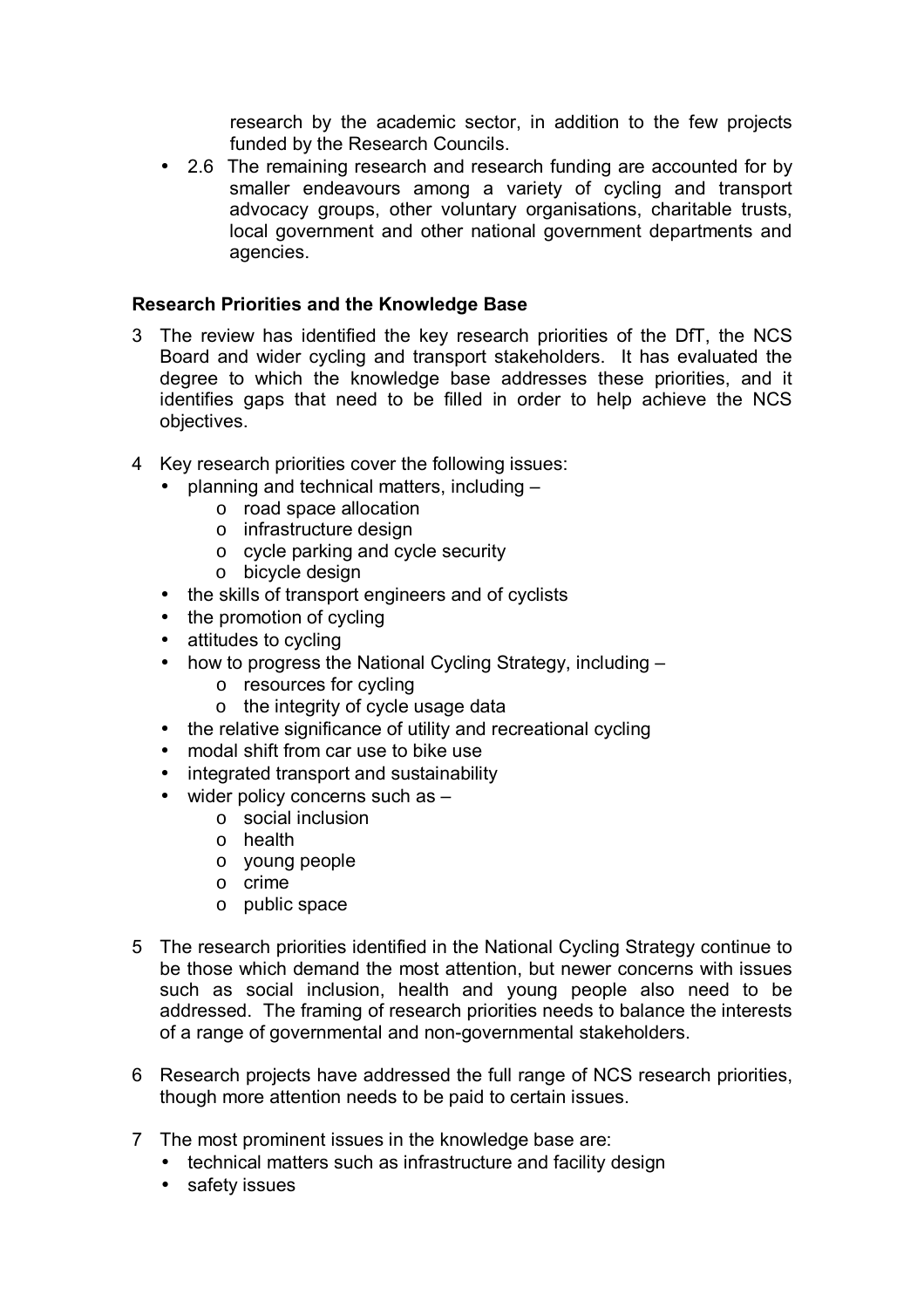- the cultural dimensions of cycling and transport, including attitudes
- the position of cycling within overall modal split
- 8 Closer consideration of the data demonstrates further characteristics of cycling knowledge, notably:
	- 8.1 There is a recognition that achieving modal shift will require cultural change
	- 8.2 There is less awareness of interconnections that must be further understood between cultural and behavioural issues and technical concerns
	- 8.3 This indicates a poor understanding among those designing many cycling research projects of the nature of innovation
	- 8.4 A great deal of health-related cycling research is focused on the safety dimensions rather than the health benefits of cycling
	- 8.5 There is only a limited understanding of the respective roles of  $$ and relationships among  $-$  utility, leisure and sports cycling
	- 8.6 There is little knowledge about how to bring new people  $-$  children or adults  $-$  to cycling
	- 8.7 Several issues that are poorly represented in the knowledge base, such as the skills of professionals engaged with cycling, and analysis of best practice in infrastructure, are being actively pursued through means other than research. Research is not, then, the only route for increasing cycling knowledge.
- 9 Issues that do need further research effort include:
	- 9.1 Understanding the balance between different kinds of cycling, notably between utility and leisure cycling
	- 9.2 Complexities within the cycling market, and the marketing of cycling to professionals and to the public.
	- 9.3 Research aimed at progressing the NCS, in particular monitoring its progress, identifying how to achieve its objectives, and examining ways of ensuring the integrity of data collected for the purpose of monitoring cycle use.
	- 9.4 Dissemination of cycling research findings has been poor, and needs attention in order to obtain the full benefits of research.
- 10 The repertoire of cycling research includes the following methods and approaches:
	- Engineering studies
	- Attitudinal studies
	- Analytical research in social and health studies
	- Policy analysis and the development of policy tools
	- Scientific studies
- 11 Other approaches that could offer some benefit for the cycling knowledge base include:
	- comparative studies
	- agent-based transport modelling
	- scenario-building